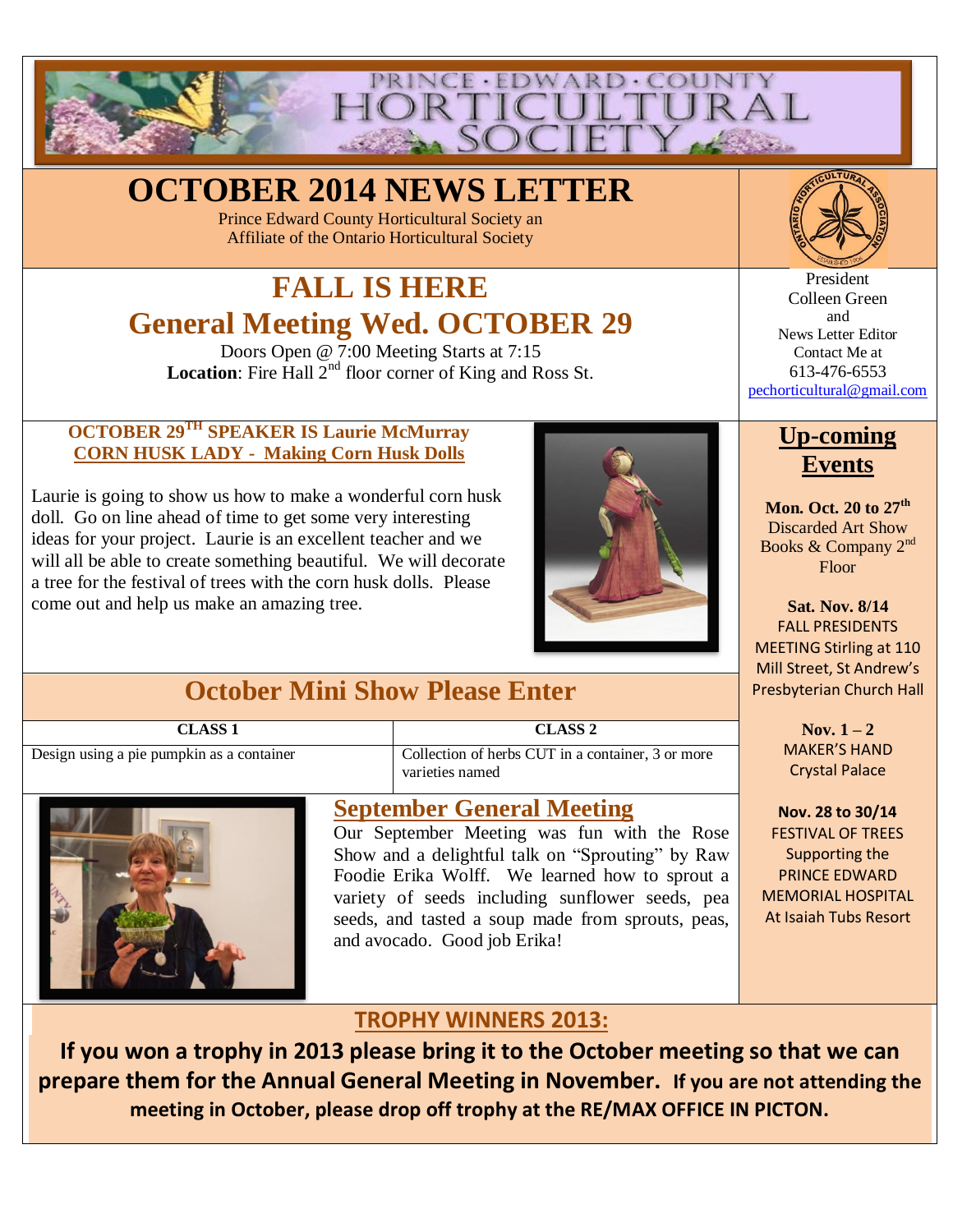



Thanks to Sandra Dowds for Organizing the Rose Show and thanks to Pat and Sandra for consistently entering the Mini Shows and making the competition awesome!

Pat Stuckey won best rose in show and she also had the most entries.

#### **2014 ROSE SHOW Winners**

Special Thanks to our Judge on short notice Joe Kitchen who did a great job judging the completion. A big thank you once again to Sandra Dowds who set up the show and to everyone who entered their beautiful roses. It was a very good display this year with lots of entries. See our website for all the winners.



#### **Notes from the September Board Meeting**

The Fall President's meeting is coming up in Stirling on Saturday November 8 starting at 10 a.m. We look forward to bringing back a report from that meeting.

The Annual General Meeting will be held on November 26, 2014 starting at 6:00 p.m. sharp with a pot luck dinner. We will be electing a new board for 2015 and invite any members who want to be on a very fun board.

Big thanks to Hedy Campbell and Elizabeth Cowan who will both be stepping off the board this year due to other commitments. Hedy's fundraising efforts provided over \$300 in funds to the Society. Kudos to Hedy! Elizabeth has been an integral part of our board doing an amazing job with advertising and setting up at the general meetings. Elizabeth is not going anywhere and will still be helping out. She has been a delight on the Board!

Thank you to John Garside for looking after membership in 2014. Connie Graham will be taking over the membership duties for the remainder of 2014 and 2015 Thank you Connie.

Please let me know if you want to be on our board!



**Some beautiful submissions to the September Rose Show**

We will make a copy of the Minutes from the September Board Meeting available at the October meeting for any members who wish to read them.

**November 26, 2014, highlight will be the Annual General Meeting & Pot Luck Dinner 6:00 p.m. sharp**